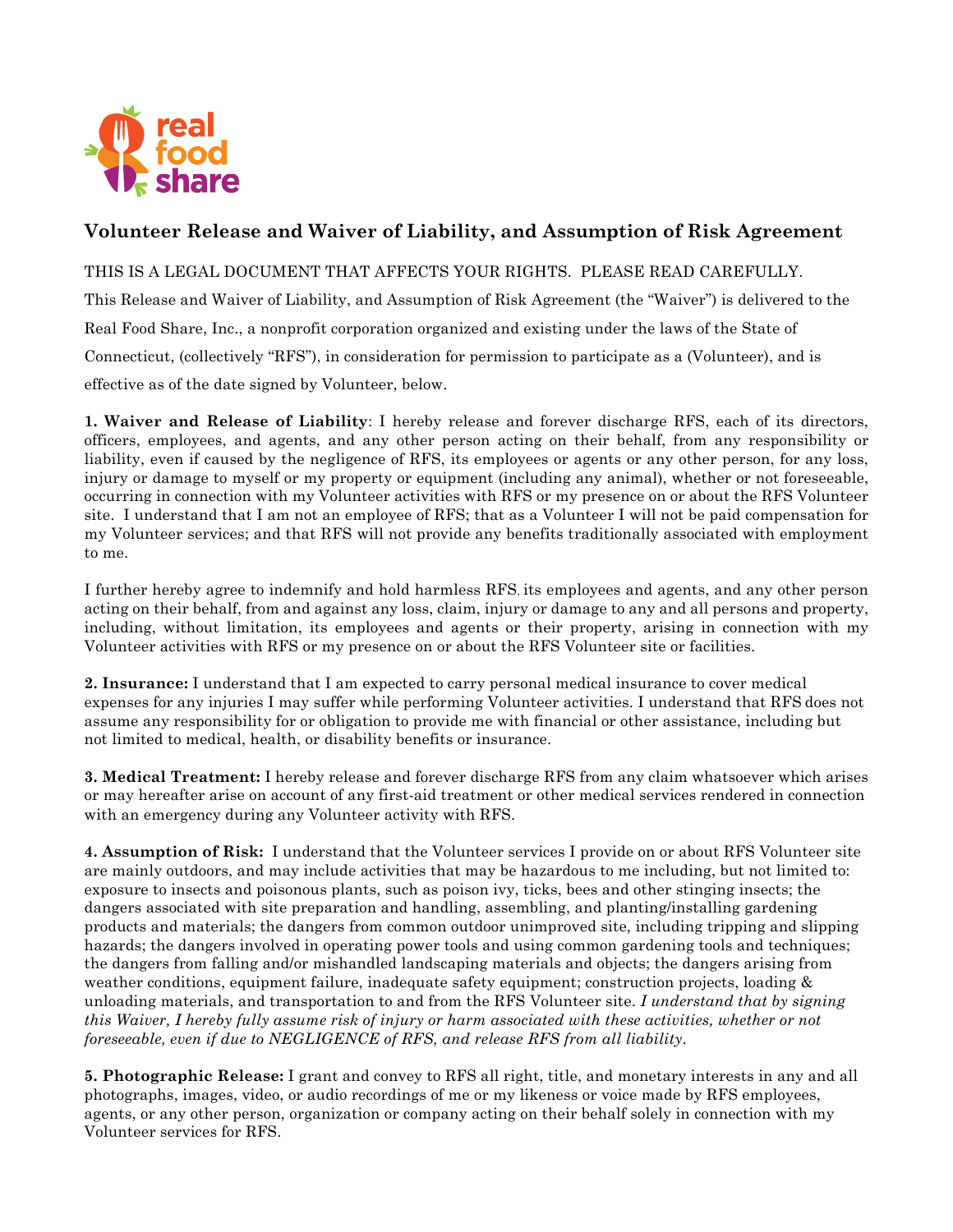**6. Other:** As a Volunteer, I expressly agree that this Waiver is intended to be as broad and inclusive as permitted by applicable law. If any part hereof is held invalid, the balance shall nonetheless continue with full legal force and effect. This Waiver is intended to bind me, my family members, my estate, and/or executor/executrix of my estate forever from seeking any legal action against the RFS and its representatives due to any injuries or damages I may suffer as a result of my Volunteer activities with RFS.

**7. Volunteer Guidelines:** As a Volunteer, I agree to read and abide by all the following RFS guidelines, and I further acknowledge that any infraction of these rules will result in immediate dismissal from RFS Volunteer site, and that I will be sent home immediately at my expense.

**8. Governing Law:** This Waiver shall be governed by the laws of the state of Connecticut.

## **9. Neither RFS nor Volunteer admits to having acted wrongfully by signing this Waiver.**

## **10. Additional Terms:**

- **a)** I agree to always wear appropriate clothing for work (closed-toe shoes required; long pants & boots recommended). Gloves are recommended for Volunteer activities, as is appropriate clothing for sun exposure.
- **b)** I agree to always wear eye protection when using power tools, or near the use of power-tools and agree that I will not operate any unfamiliar tools without first being shown how to use them by a RFS manager.
- **c)** I agree to come prepared for any physical activities by appropriately dressing, hydrating, and caring for my body and all related personal conditions.
- **d)** I agree that I will not use a ladder without instruction from a RFS manager.
- **e)** I agree to report any unsafe working situations to a RFS manager immediately.
- **f)** I agree to notify a RFS manager if any injury (no matter how small) occurs, so that proper first aid may be administered.
- **g)** I understand that the use of drugs and/or alcohol while performing Volunteer services on or around a RFS Volunteer site is prohibited. **I understand that it is illegal for a person under the age of 21 to purchase, possess, transport or consume alcohol or for a person over 21 to purchase alcohol for, or supply alcohol to, a person under the age of 21. RFS therefore prohibits the consumption of alcohol at any time by Volunteers under the age of 21.**
- **h)** I agree not to remove any tools, building materials, camera equipment, or other property owned by RFS from the Volunteer site without permission from a RFS manager.
- **i)** I agree to behave respectfully toward other Volunteers & staff members.
- **j)** I agree to follow all instructions given by RFS managers while working on the RFS Volunteer site.

**Signature/Volunteer\***

\_\_\_\_\_\_\_\_\_\_\_\_\_\_\_\_\_\_\_\_\_\_\_\_\_\_\_\_\_\_\_\_\_\_\_\_\_\_\_\_\_\_\_\_\_\_\_\_\_

\_\_\_\_\_\_\_\_\_\_\_\_\_\_\_\_\_\_\_\_\_\_\_\_\_\_\_\_\_\_\_\_\_\_\_\_\_\_\_\_\_\_\_\_\_

\_\_\_\_\_\_\_\_\_\_\_\_\_\_\_\_\_\_\_\_\_\_\_\_\_\_\_\_\_\_\_\_\_\_\_\_\_\_\_\_\_\_\_\_\_

\_\_\_\_\_\_\_\_\_\_\_\_\_\_\_\_\_\_\_\_\_\_\_\_\_\_\_\_\_\_\_\_\_\_\_\_\_\_\_\_\_\_\_\_\_

**Print Name**

**Date**

**Email**